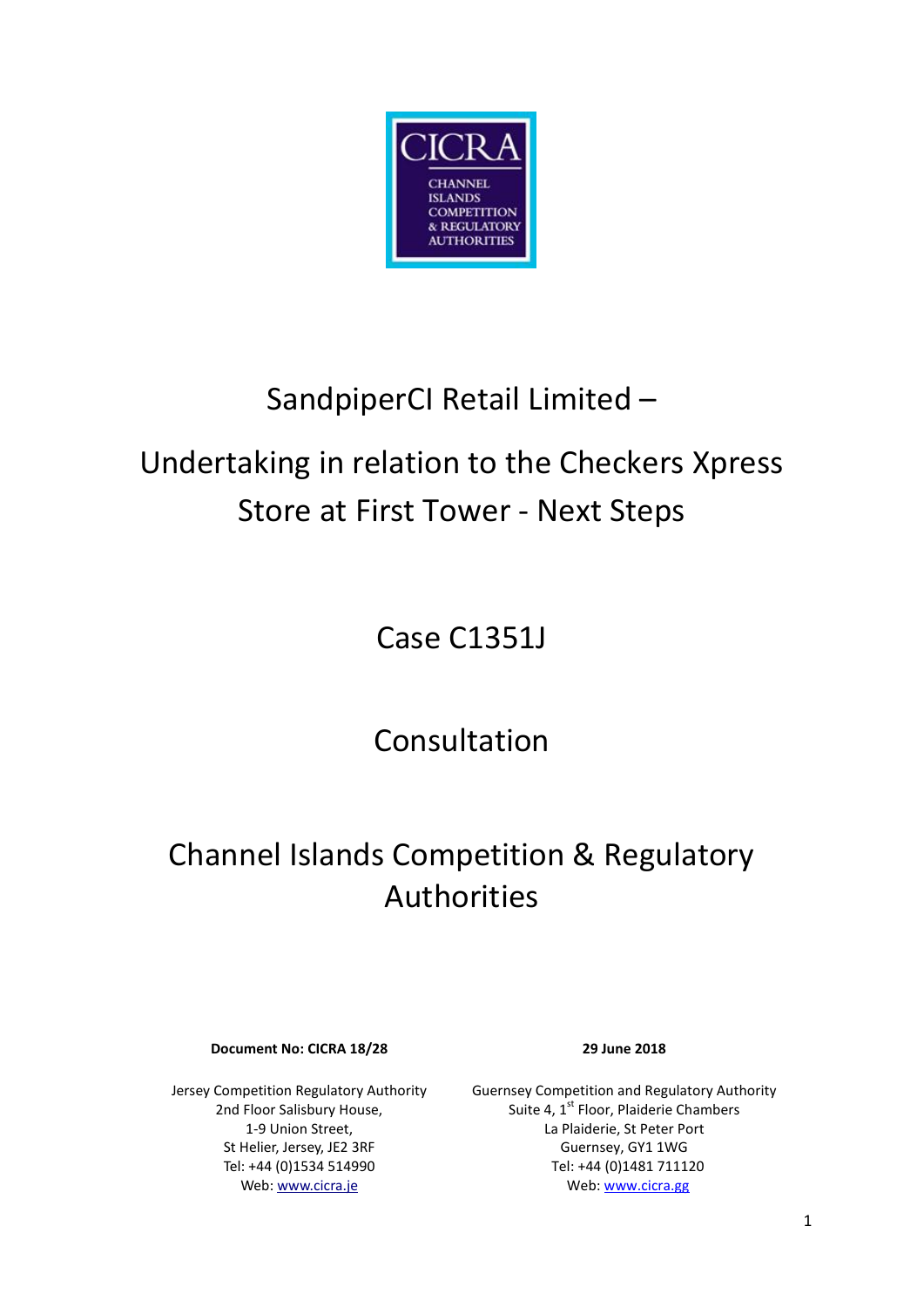#### **1. Introduction**

1

- 1.1 The purpose of this consultation is to seek views on the options available for the future of the Sandpiper owned store located at First Tower (the **First Tower Store**).
- 1.2 As part of its application to acquire the former Costcutter Store at Millbrook, SandpiperCI Retail Limited (**Sandpiper**) gave CICRA an undertaking to either sell or lease the First Tower Store to another general retailer in order to maintain competition in the local area. If it could not be leased or sold as a grocery store, Sandpiper would be obliged to close the store.
- 1.3 The time limit on this undertaking has now expired, and Sandpiper has requested that the JCRA<sup>1</sup> remove the undertaking and allow it to continue to operate the First Tower Store as a grocery store.
- 1.4 In order to meet its aim to ensure that markets work well for consumers, CICRA is now consulting on whether to release Sandpiper from the undertaking, or whether it should remain unchanged.
- 1.5 Respondents should note that the JCRA does not have the power to require Sandpiper to operate the First Tower Store as a grocery store. Releasing the undertaking would **enable** Sandpiper to keep the First Tower Store open, but it would not **oblige** it to do so.

 $1$  The Jersey Competition Regulatory Authority (JCRA) and the Guernsey Competition and Regulatory Authority (GCRA) co-ordinate their activities with respect to competition law enforcement in the Channel Islands. The JCRA and GCRA are together referred to as CICRA. However, as this consultation relates solely to Jersey, the term JCRA is used unless the context requires otherwise.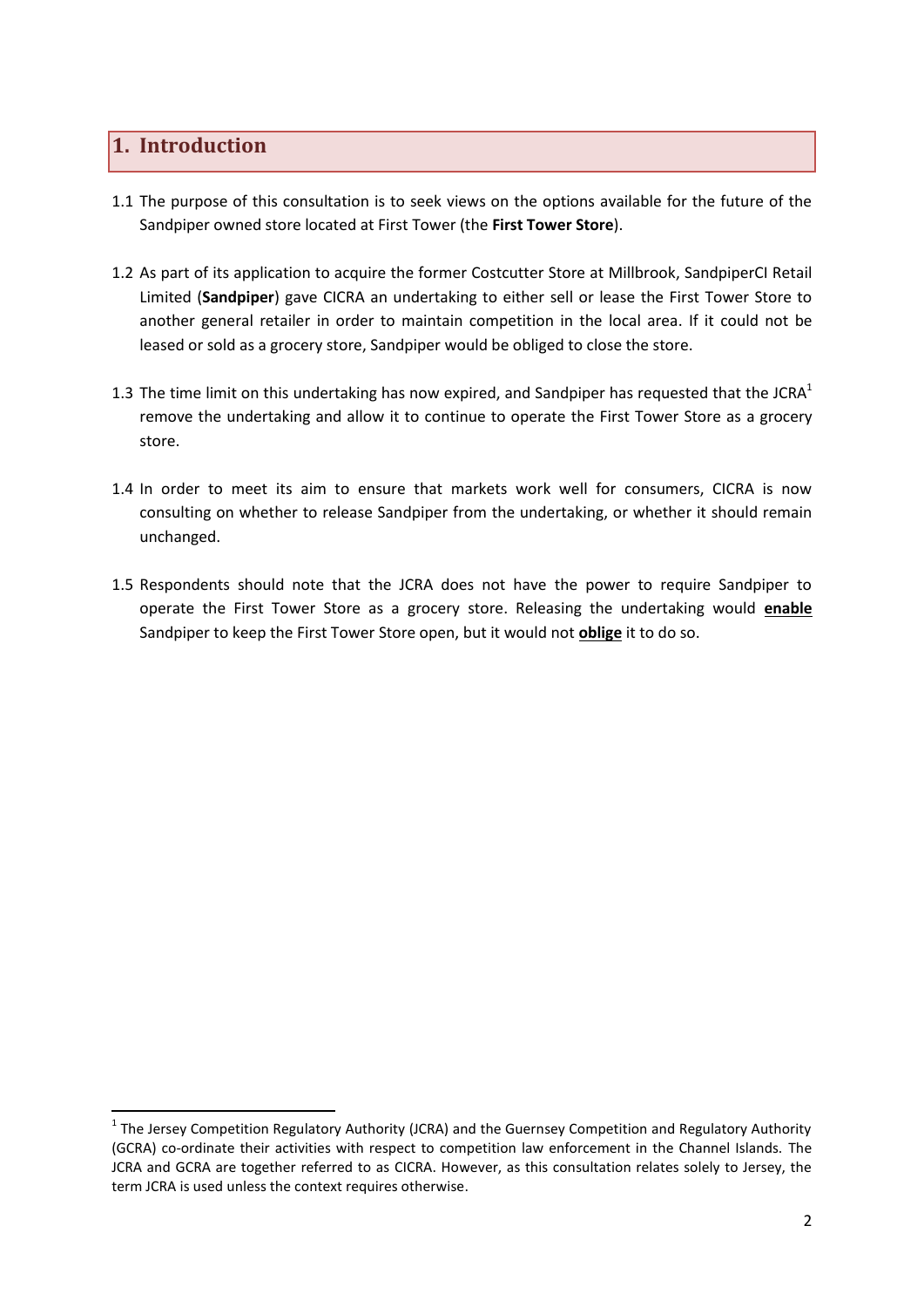### **2 Structure and Timetable for Consultation**

2.1 This consultation document is structured as follows:

| Section 3 | Legal Framework / Merger<br>Control                      | The section outlines the legal framework for<br>merger control in Jersey                                                         |
|-----------|----------------------------------------------------------|----------------------------------------------------------------------------------------------------------------------------------|
| Section 4 | Sandpiper Acquisition of the<br><b>Costcutter Stores</b> | This section describes the process undertaken in<br>relation to the acquisition of 13 convenience<br>stores by Sandpiper in 2017 |
| Section 5 | Consultation                                             | This section sets out the questions being asked<br>by CICRA                                                                      |
| Section 6 | Next Steps                                               | Sets out what action CICRA will take as a result<br>of this consultation                                                         |

2.2 Interested parties are invited to submit comments to CICRA in writing or by email on the matters set out in this paper to the following address:

2nd Floor, Salisbury House 1-9 Union Street St Helier Jersey JE2 3RF Email: info@cicra.je

- 2.3 All comments should be clearly marked 'Sandpiper Undertakings: First Tower Store' and should arrive by 5pm on 23 August 2018.
- 2.4 In line with CICRA's consultation policy, it intends to make all responses available online. Any material that is confidential should be put in a separate annex and clearly marked as such so that it may be kept confidential. CICRA regrets that it is not in a position to respond individually to the responses to this consultation.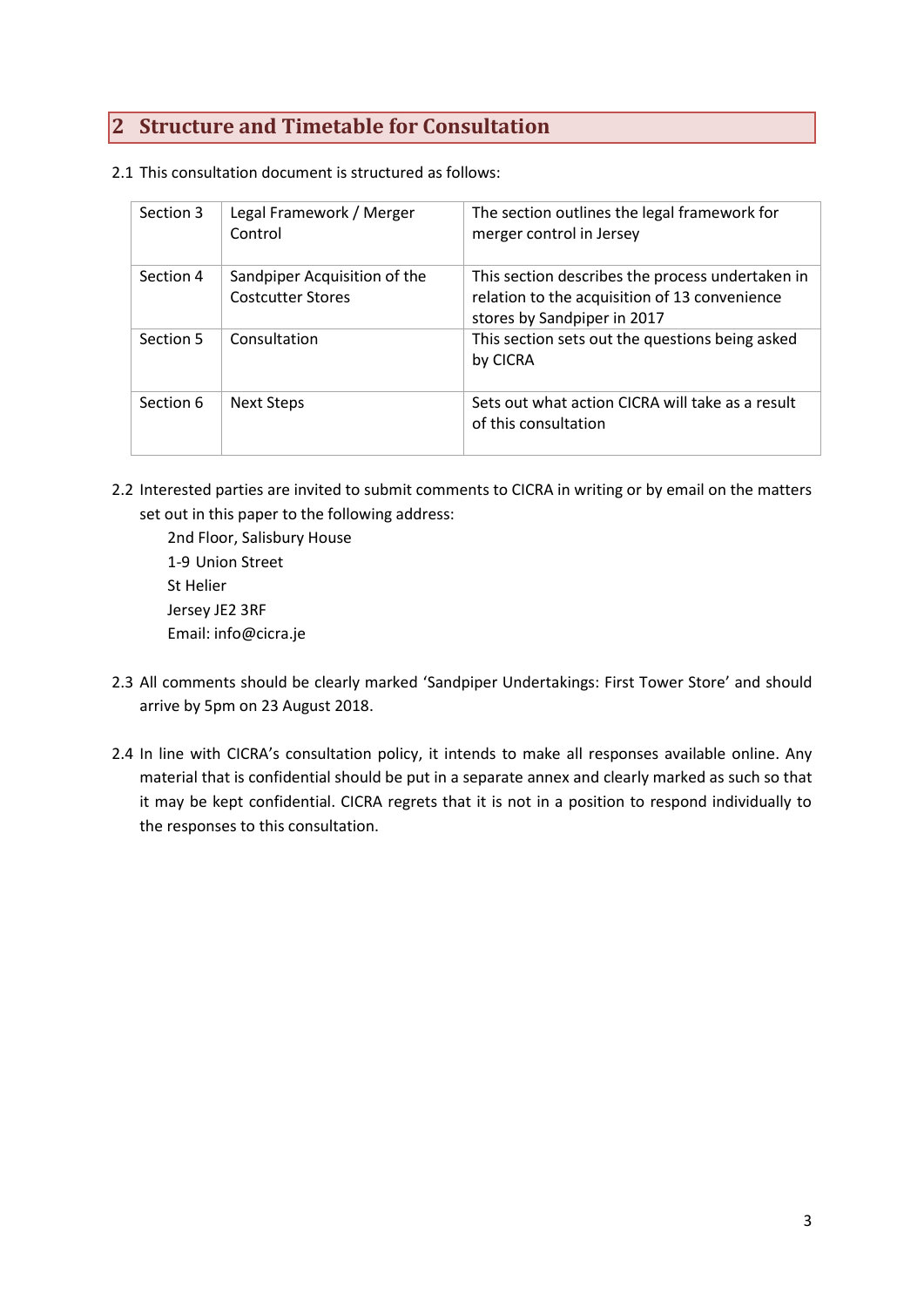### **3 Legal Framework / Merger Control**

- 3.1 The overarching aim of CICRA is to ensure markets work well for consumers, taking account of both short and long term considerations. Open and vigorous competition is good for consumers because it can result in lower prices, new products of a better quality and more choice. It is also good for fair-dealing businesses, which flourish when markets are competitive.
- 3.2 Mergers<sup>2</sup> can bring many benefits to an economy, introducing new skills and investment, and in many cases, improvements in efficiency through economies of scope and scale. However, concerns around mergers arise to the extent that they lessen competition. In these circumstances, there are risks that prices may increase or output may decrease, which requires some assessment to gauge the seriousness of those concerns and their effect on the competitiveness of the market.
- 3.3 Article 20(1) of the Competition (Jersey) Law 2005 (the **Jersey Law**) provides that a person must not execute a merger of a type prescribed in an Order without the approval of the JCRA. Under Article 22(1) of the Jersey law, the JCRA may attach conditions to its approval of a merger.
- 3.4 The attachment of conditions would be appropriate where the JCRA is satisfied that, without conditions, the merger could not be approved, but, if one or more conditions were fulfilled, the merger would not substantially lessen competition.
- 3.5 Where the JCRA receives applications for approval of mergers under the Jersey Law, it is required to consider whether the merger will *substantially lessen competition* within any market. If the merger raises material concerns following the process of analysis<sup>3</sup>, CICRA will not grant approval or will grant approval subject to conditions.

**.** 

 $2$  In the interests of brevity, mergers and acquisitions are referred to as 'mergers' in this document <sup>3</sup> For further details on CICRA's analysis see [https://www.cicra.gg/media/597625/mergers-and-acquisitions](https://www.cicra.gg/media/597625/mergers-and-acquisitions-substantive-assessment.pdf)[substantive-assessment.pdf](https://www.cicra.gg/media/597625/mergers-and-acquisitions-substantive-assessment.pdf)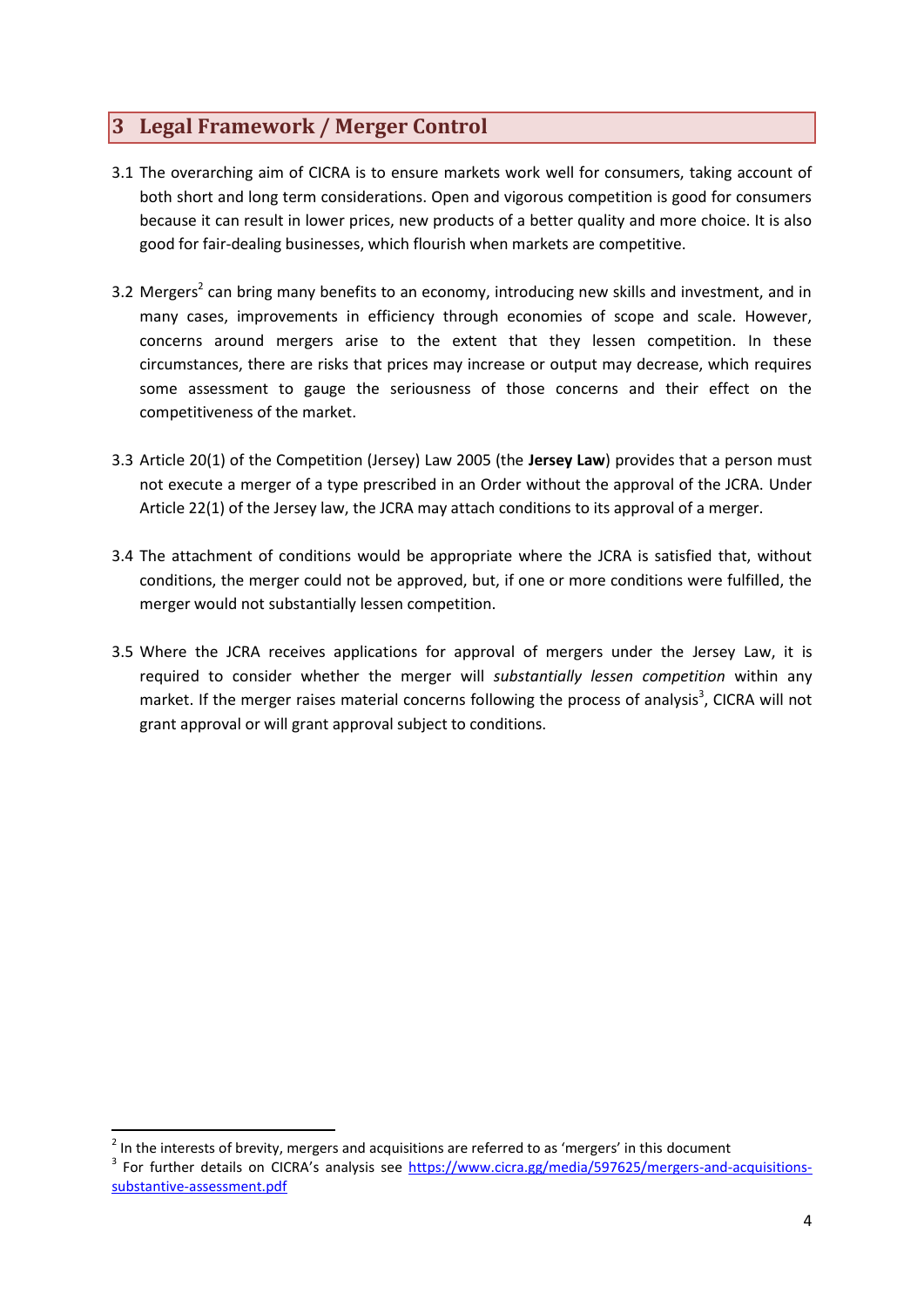#### **4 Sandpiper Acquisition of Costcutter Convenience Stores**

- 4.1 On 1 November 2016, Sandpiper and JMart Limited notified CICRA of the proposed acquisition of the holding companies that operated the Costcutter convenience store franchise in Jersey by Sandpiper<sup>4</sup>. From the outset, Sandpiper had identified that parts of the acquisition might give rise to a substantial lessening of competition and so proactively offered a remedy in respect of the affected stores.
- 4.2 With regard to the area around the Costcutter store at Millbrook, Sandpiper noted in its application that it had identified the following potential competition concerns in the First Tower / Millbrook area<sup>5</sup>:
	- 3.2 … the Anti-Competitive Behaviours identified by [Sandpiper] for each relevant Convenience Stores Market are as follows:
	- 3.2.1 In both cases [Convenience Stores Market around the HQ and Millbrook Store]: (a) artificially lowering prices in order to price its competitors out of the market with a view to further increasing its share of supply and resultant market power; and (b) artificially raising prices
	- 3.2.2 In the case of the Convenience Stores Market around the Millbrook Store only (because there are other Sandpiper Group General Stores within the relevant General Stores Market): (a) artificially reducing / restricting product range / choice; and (b) harmonising product range / choice across the stores thus reducing real consumer choice
- 4.3 Sandpiper therefore asked CICRA to approve the acquisition of the Millbrook Store on the condition that the existing Sandpiper First Tower Store be leased or sold (which would approximately maintain the status quo in terms of market share in that area).
- 4.4 On 26 April 2017, following a second amended application, CICRA accepted the remedies offered and approved the acquisition by Sandpiper of thirteen Costcutter stores<sup>6</sup>. CICRA determined that, subject to meeting the commitment offered by Sandpiper in relation to the Sandpiper store at First Tower, the proposed acquisition would not lead to a substantial lessening of competition in any relevant market.

 $\overline{a}$ 

<sup>4</sup> <https://www.cicra.gg/cases/2016/m1254j-sandpiperci-retail-ltd-and-jmart-ltd/>

<sup>&</sup>lt;sup>5</sup> Page 128 - [https://www.cicra.gg/media/597542/m1290j-merger-application-form-sandpiper-ci-retail-ltd-and](https://www.cicra.gg/media/597542/m1290j-merger-application-form-sandpiper-ci-retail-ltd-and-jmart-ltd.pdf)[jmart-ltd.pdf](https://www.cicra.gg/media/597542/m1290j-merger-application-form-sandpiper-ci-retail-ltd-and-jmart-ltd.pdf)

<sup>6</sup> [https://www.cicra.gg/cases/2017/m1290j-sandpiper-ci-retail-ltd-and-jmart-ltd/m1290j-decision-notice](https://www.cicra.gg/cases/2017/m1290j-sandpiper-ci-retail-ltd-and-jmart-ltd/m1290j-decision-notice-sandpiper-ci-retail-ltd-and-jmart-ltd/)[sandpiper-ci-retail-ltd-and-jmart-ltd/](https://www.cicra.gg/cases/2017/m1290j-sandpiper-ci-retail-ltd-and-jmart-ltd/m1290j-decision-notice-sandpiper-ci-retail-ltd-and-jmart-ltd/)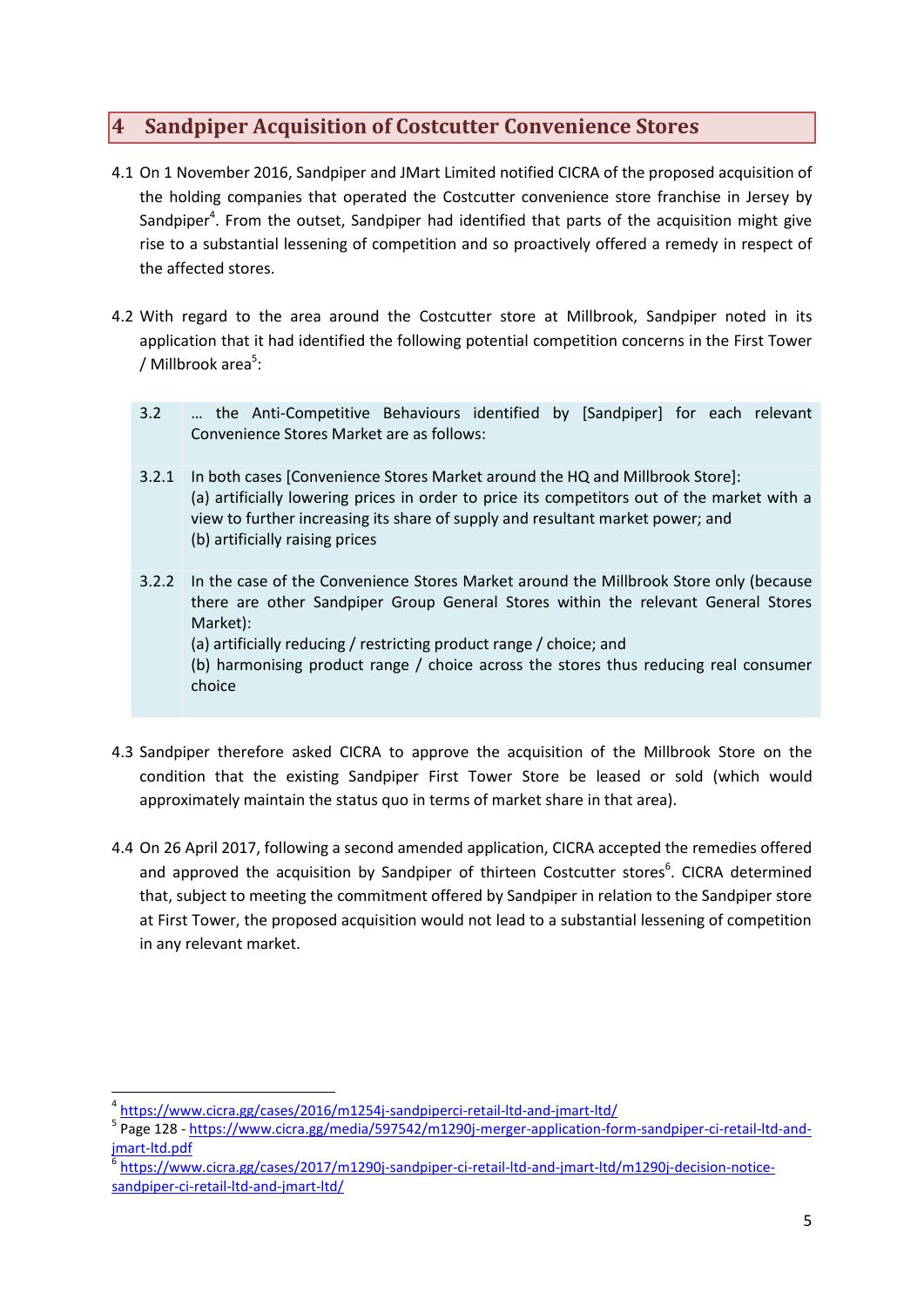#### *Costcutter at La Route de St Aubin, St Helier (Millbrook)*

| <b>Millbrook</b>                   | <b>Sales</b> | <b>Share Pre Merger</b> | <b>Share Post Merger</b> |
|------------------------------------|--------------|-------------------------|--------------------------|
| <b>Costcutter (Target)</b>         | ✕            | $[5-10]%$               | Concentration<br>from    |
| <b>Benests (Purchaser)</b>         | ✕            | $[50-60]\%$             | [70-80]% to<br>[80-90]%  |
| <b>Checkers Xpress (Purchaser)</b> | $\times$     | $[5-10]%$               | post-merger              |
| <b>Foodhall (Purchaser)</b>        | $\times$     | [10% or more,           |                          |
|                                    |              | but less than           |                          |
|                                    |              | 25%]                    |                          |
| <b>Best One</b>                    | 1,000.00     | $[5-10]\%$              | $[5-10]\%$               |
| <b>Bay Stores</b>                  | 750.00       | $[5-10]\%$              | $[5-10]\%$               |

Note: Roberts Garage has been excluded from calculation on the basis that it is not a supplier of groceries, as defined.

[Sandpiper] made a proposal to dispose of the Sandpiper store at First Tower, which is accepted by the JCRA. This will reduce [Sandpiper's] market share from its current level, although it will still remain in excess of 70%. A number of competing stores will continue to operate in this local area following the transaction.

- 4.5 Condition 4.2.3 of the undertaking is reproduced below for ease of reference. This states that Sandpiper committed to:
- (a) As soon as reasonably practical following (and in any event within 30 days of) Completion, to appoint CBRE as agent with a brief to sell the freehold of the First Tower Store, together with the then-current ambient fixtures and fittings of the store for nominal consideration, for use as a General Store.
- (b) In parallel with the process at sub-paragraph (a) above, as soon as reasonably practical following (and in any event within 30 days of) Completion, to appoint CBRE as agent to offer a three year lease in respect of the retail premises a the First Tower Store for use as a General Store, with an option at the lessee's discretion either to extend the lease at the conclusion of the initial period or to purchase the freehold. In connection with such lease:
	- (i) The Sandpiper Group would seek no more than its current internal rent of [REDACTED] per annum; and
	- (ii) Would offer to sell to the lessee then then-current ambient fixtures and fittings of the store for nominal consideration
- (c) If no offer is forthcoming to either purchase the freehold of the First Tower Store for use as a General Store or lease the retail premises at the First Tower Store for use as a General Store after a period of 6 months from the first public advertisement for the same to, no later than the date that is three months after the expiry of such six-month period, close the First Tower Store and market the relevant property for sale for any purpose.
- 4.6 Sandpiper approached CICRA shortly before and then immediately after the expiry of the six month period mentioned in (c) above, stating that no offers had been received and that, under the terms of paragraph 4.2.3 of the undertaking, Sandpiper was now obliged to close the First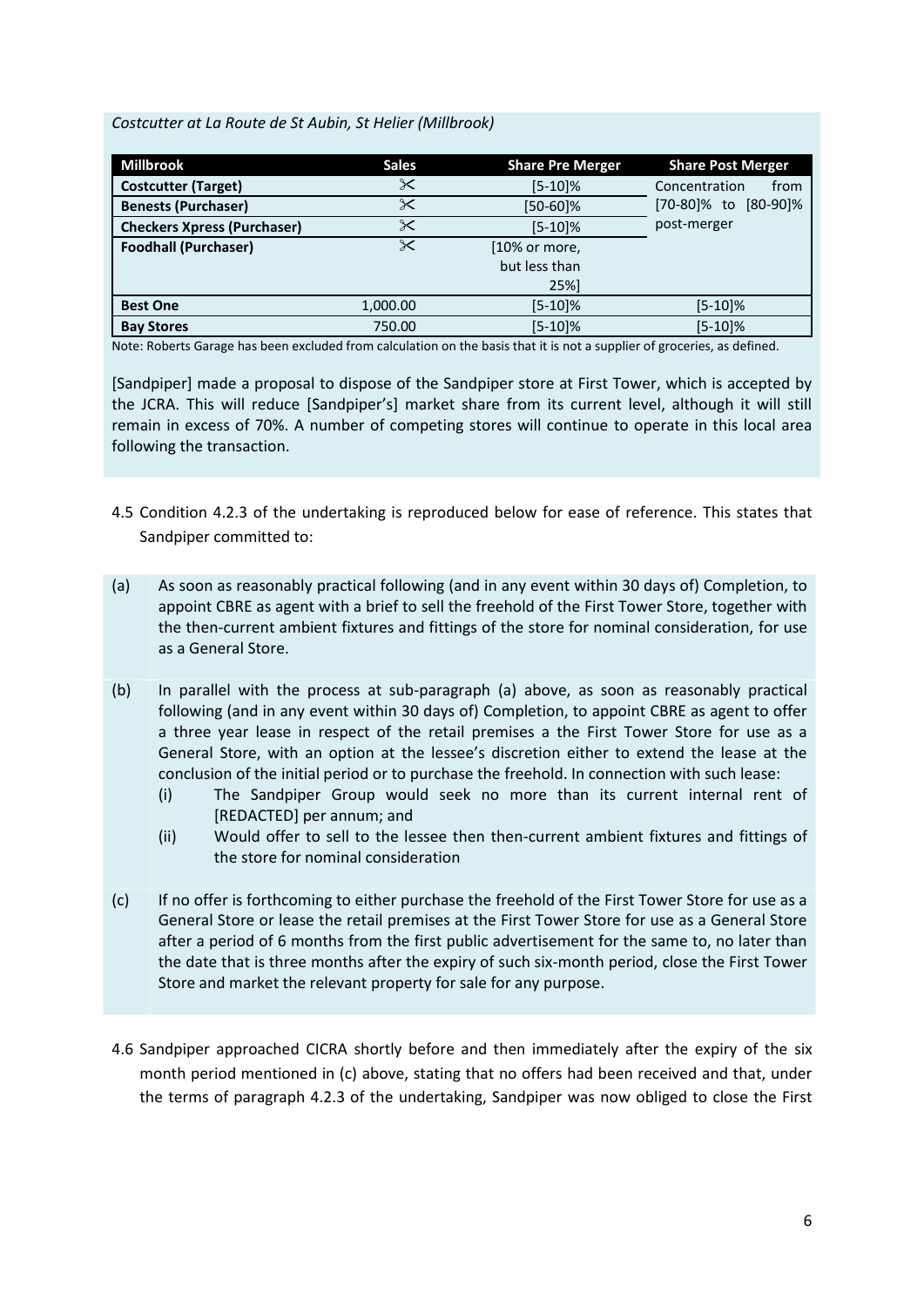Tower Store and market it for sale for any purpose within three months of the expiry of the six month period<sup>7</sup>.

- 4.7 Certain residents of the First Tower area have indicated that they rely on this store and are unhappy that it may be closed<sup>8</sup>. It is apparent that there is local demand for the continued operation of a grocery store at this location<sup>9</sup>. As a consequence, Sandpiper has indicated that it would be willing to keep the store open if the undertaking were released.
- 4.8 CICRA is now considering its next steps in relation to the future ownership of the First Tower Store.

#### **5 Consultation**

- 5.1 Undertakings are put in place to address specific, identified competition concerns, and are only accepted after there has been consultation on whether they do, in fact, address the problems identified.
- 5.2 As outlined above, as part of its application to acquire the Costcutter store at Millbrook, Sandpiper identified the following potential competition concerns:
	- (a) that Sandpiper could lower prices in order to price its competitors out of the market with a view to further increasing its share of supply and market power;
	- (b) that Sandpiper could artificially raise prices;
	- (c) that Sandpiper might artificially reduce or restrict product range and choice; and / or
	- (d) that Sandpiper might harmonise product range and choice across the stores, thus reducing real consumer choice.

 $\overline{a}$ 7 The JCRA put in place an Interim Measure instructing Sandpiper, until the direction was varied or revoked by the JCRA, not to sell or lease the First Tower Store or do to anything which would lessen its value.

<sup>8</sup> The local residents presented CICRA with a petition on 14 February, which stated: *We, the undersigned being residents of the First Tower area, petition the CI Competition Regulatory Authorities and respectfully request that they rescind its decision that the store Checkers Express at First Tower, owned by Sandpiper Ltd, be permitted to remain open after March 2018 as it provides an excellent and important service to the locality and its closure will create considerable difficulties for over 1,500 people living in the immediate vicinity as it provides an outlet for the purchase of a wide variety of foodstuffs such as bread, vegetables and meat and telephone top up and electricity.*

<sup>9</sup> It is also of note that on 01 March 2018, a Planning Application for a change of use for this property was refused for a second time. The refusal states: "*The submitted information fails to demonstrate that the site has been marketed for redevelopment for alternative employment uses, nor has it been demonstrated that it is not financially viable to retain the site in employment use*".